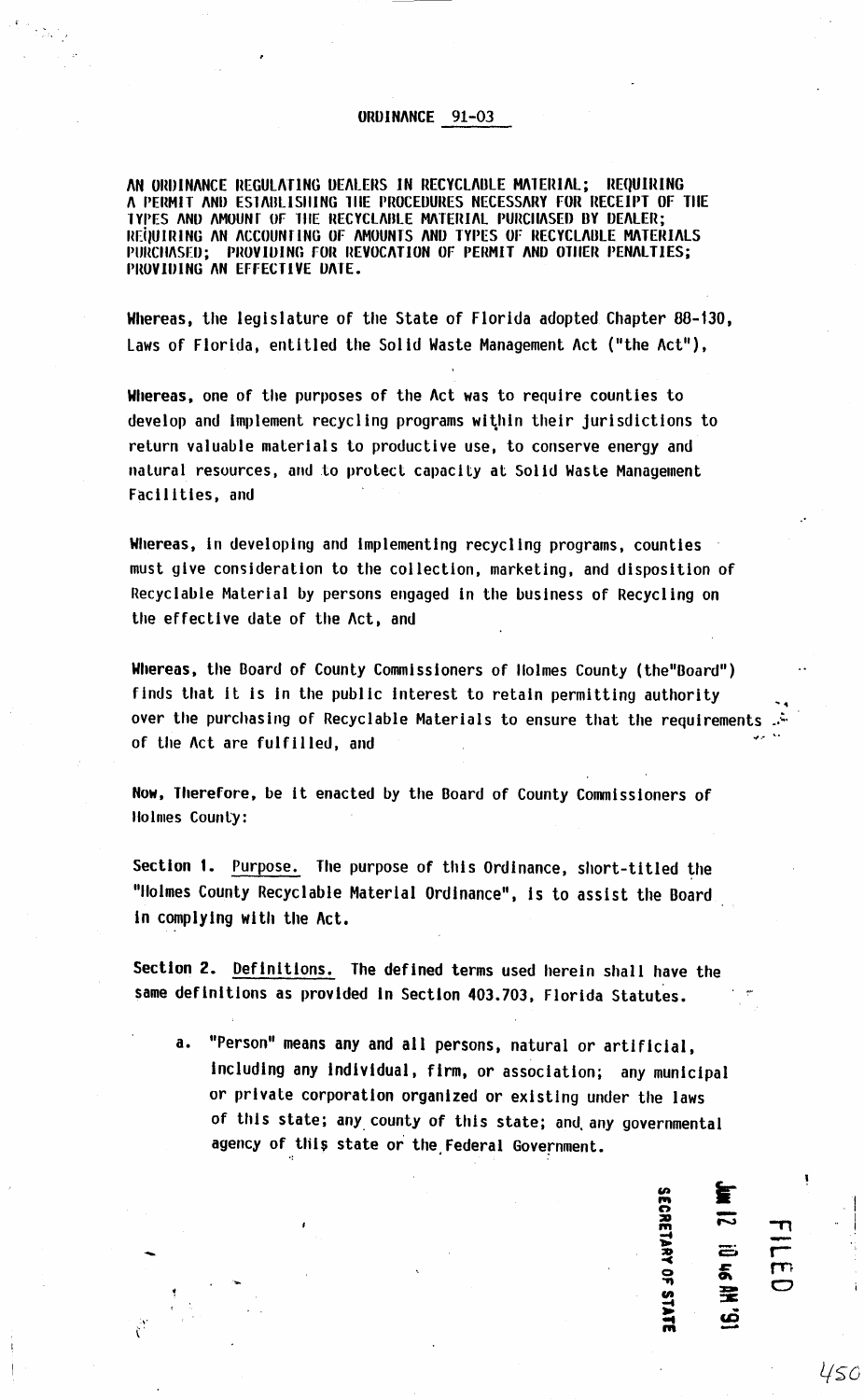- b. "Recycling" means any process by which solid waste, or materials which would otherwise become solid waste, are collected, separated, or processed and reused or returned to use in the\_ form of raw materials or products.
- c. "Recyclable Materials" means those materials which have known recycling potential, can be feasibly recycled, and have diverted or removed from the solid waste stream for sale, use or reuse, by separation, collection, or processing; to include aluminum and other non-ferrous or ferrous metals, newsprint, plastics and glass.
- d. "Recyclable Materials Dealer" means any person who engages ·in the business of the purchasing, receiving or resale of recyclable materials as defined herein.

.Section 3. Permit Required. It shall be unlawful for any person to engage in business within this County as a recyclable materials dealer without first obtaining a permit to do so.

Section 4. Application. An applicant for a Recyclable Materials Dealer Permit, as required under this Ordinance, may obtain the permit by submitting in writing to the Board or their designee, on a form to be provided by the County, an application which shall substantially contain the following information:

a. Applicant's Name.

b. Applicant's business address.

- c. Applicant's business phone number.
	- d. Applicant's business hours.
	- e. A description of the type of Recyclable Materials in which the Applicant desires to purchase and sell.

 $r_{\rm c}$   $\sim$  $\mathbb{C}^{\mathbb{C}}$ 

Section 5. Reporting Requirements. It shall be the continuing obligation of all permitted Recyclable Materials Dealers within this County to maintain complete and accurate records of all Recyclable Materials purchased during each calender month. Each Recyclable Materials Dealer shall funish to the Board or their designee no later than the 15th day of each calender month, a statement; on a form to be provided by the County, which shall identify in detail the specific type and weight of Recyclable Materials purchased in total by the Dealer during the preceding calender month.